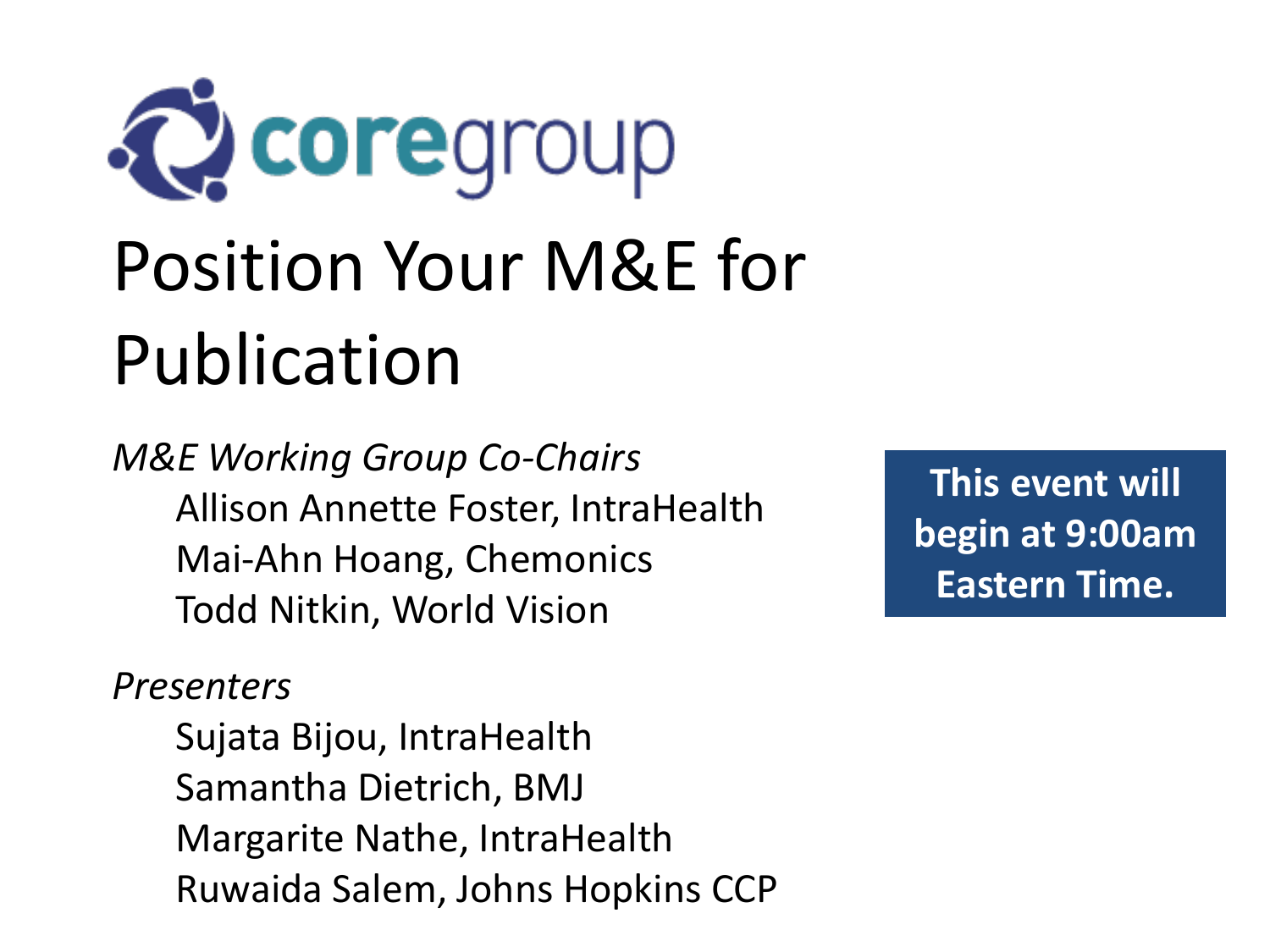

# Publication



#### **Sujata Bijou, IntraHealth**

**Sujata has spent over fifteen years in international program design, implementation, monitoring, quality improvement, evaluation, and field research focusing on RH, FP, MCH, and HIV/AIDs. Sujata currently works as a Senior Technical Advisor for Monitoring, Evaluation and Learning at IntraHeatlh International.**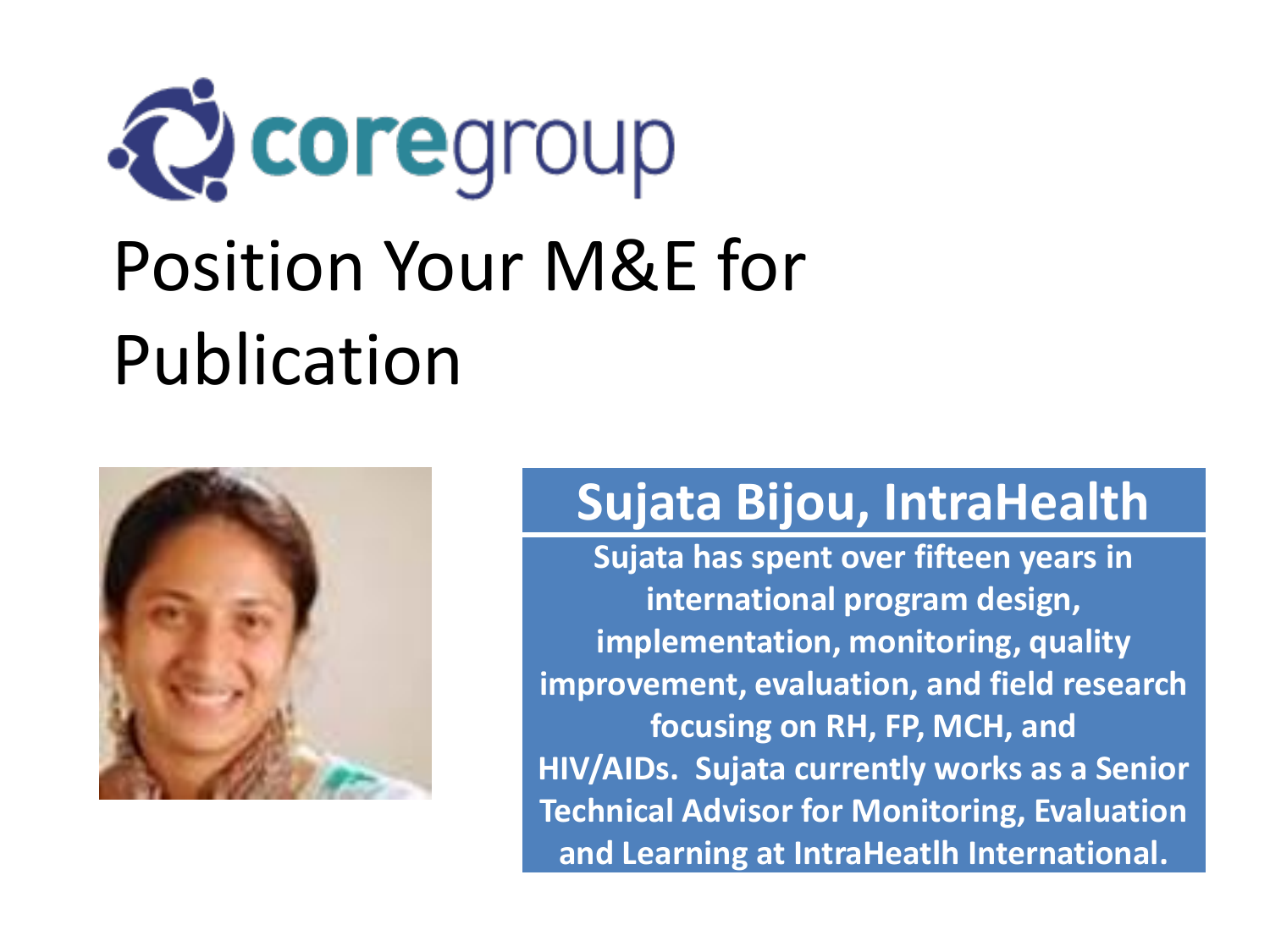



#### **Samantha Dietrich, BMJ**

**Ms. Dittrich has more than eleven years of domestic and international experience in epidemiology, disease surveillance, pharmacovigilance, and nursing in communicable and non-communicable diseases. She has an extensive background in global health security, public health, program management and clinical research.**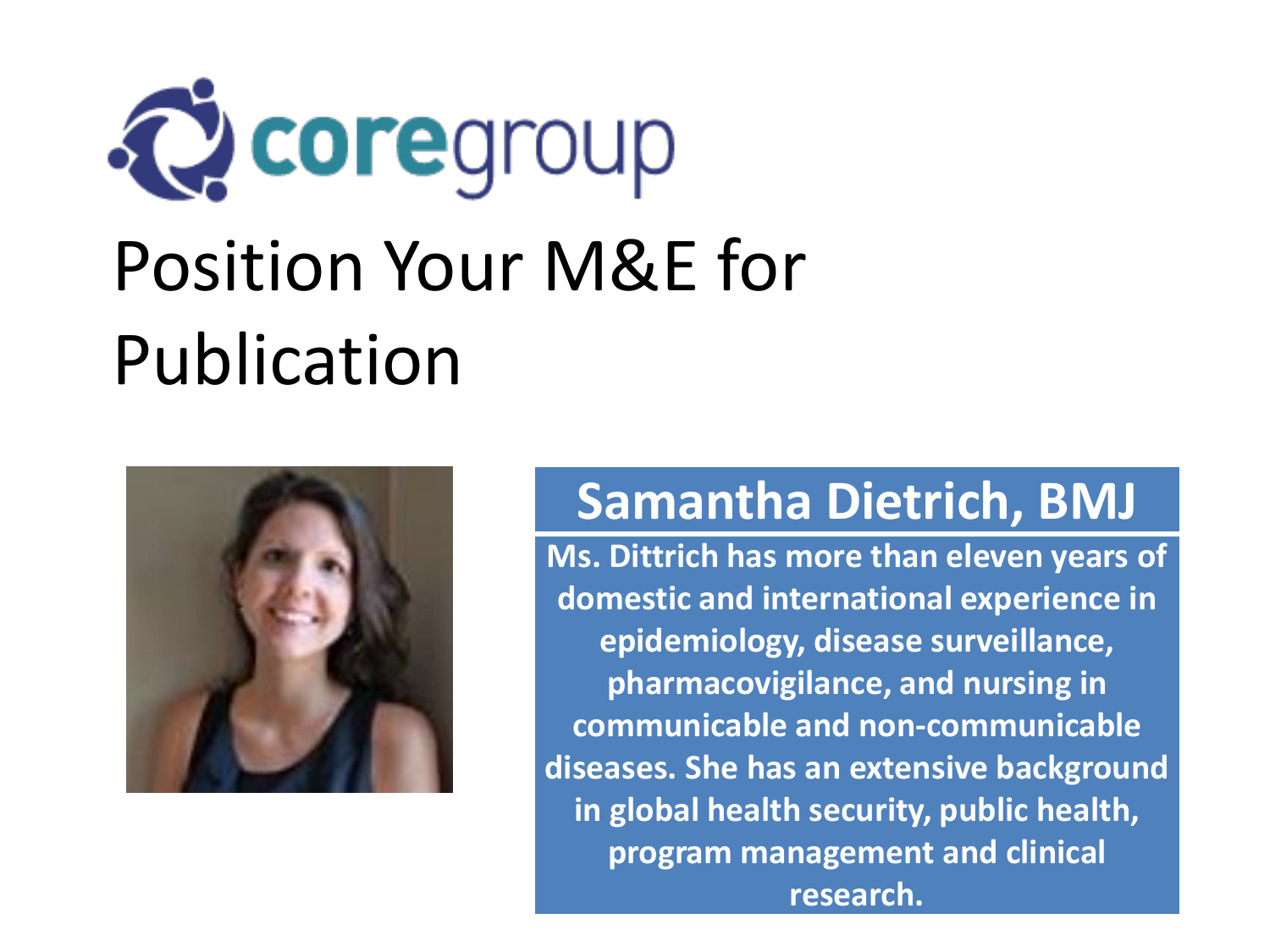

## Publication



#### **Ruwaida Salem, CCP**

**Ruwaida Salem, Senior Program Officer at the Johns Hopkins Center for Communication Programs (CCP), has more than 15 years of experience in the global health knowledge management field. She has worked as an editor, writer, and content strategist and now manages the production process for the Global Health: Science and Practice peerreviewed journal.**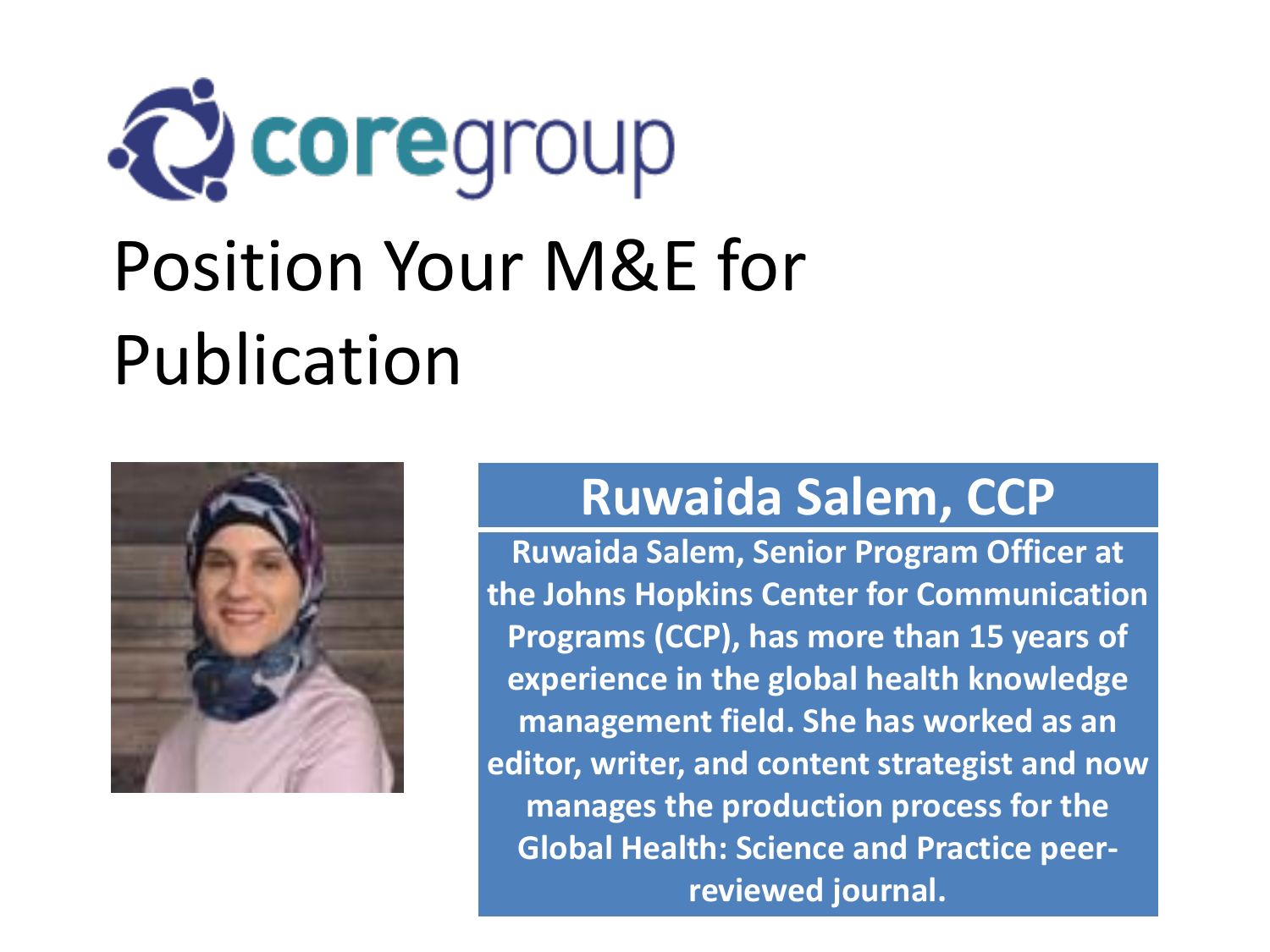# **What is the GHSP Journal?**

### **Features**



Open access



No author fees



Rapid publication



Program-focused



Author coaching



Indexed by PubMed

### **www.ghspjournal.org @ghspjournal editorialoffice@ghspjournal.org**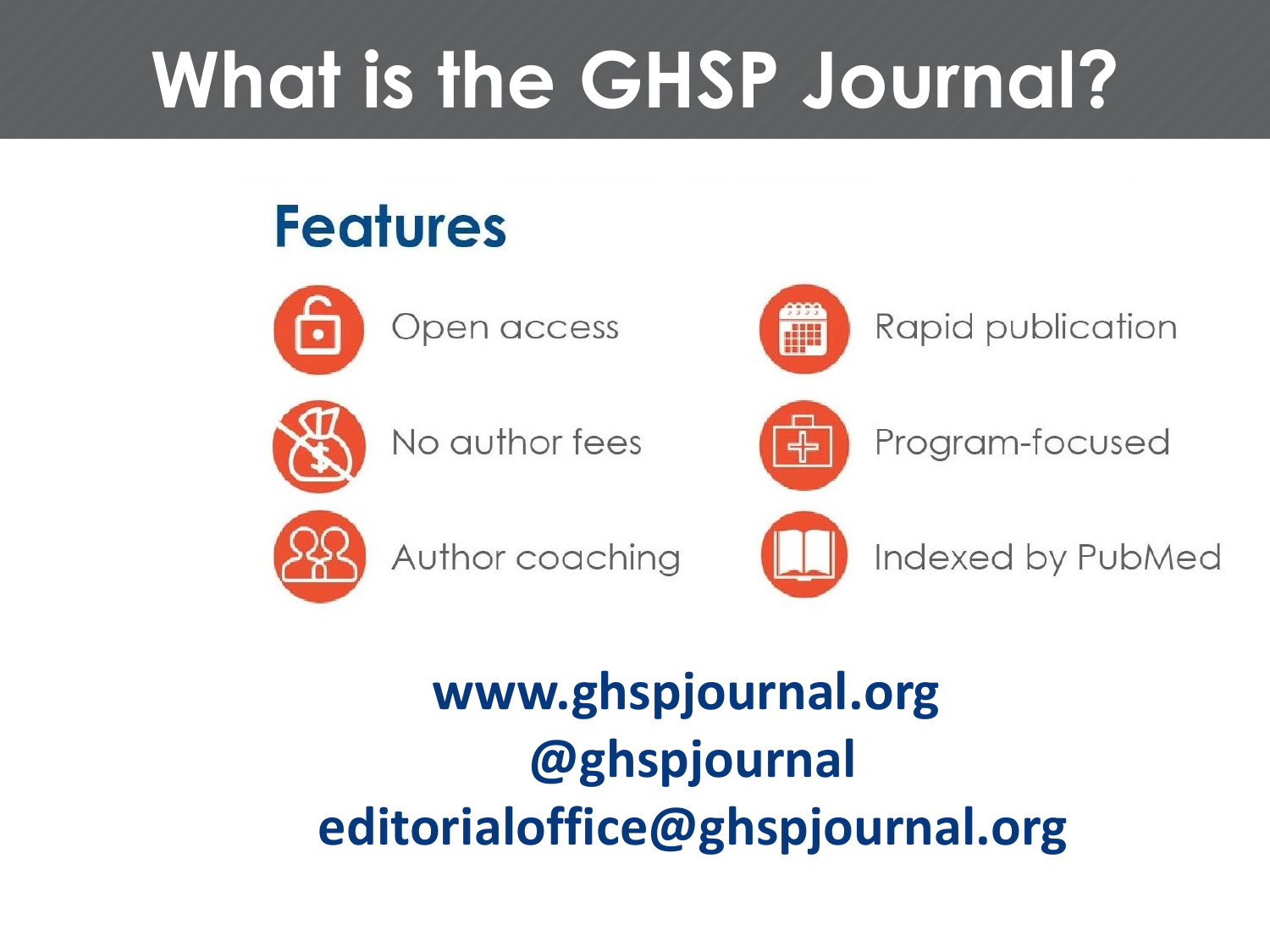

# Publication



### **Margarite Nathe, IntraHealth**

**Margarite Nathe is principal editor/writer at IntraHealth [International.](https://www.intrahealth.org/fr) As part of IntraHealth's communications team and editor of the blog [VITAL,](https://www.intrahealth.org/fr/blog) she writes about global health, international development, and making the world a healthier place for all 7.6 billion of us.**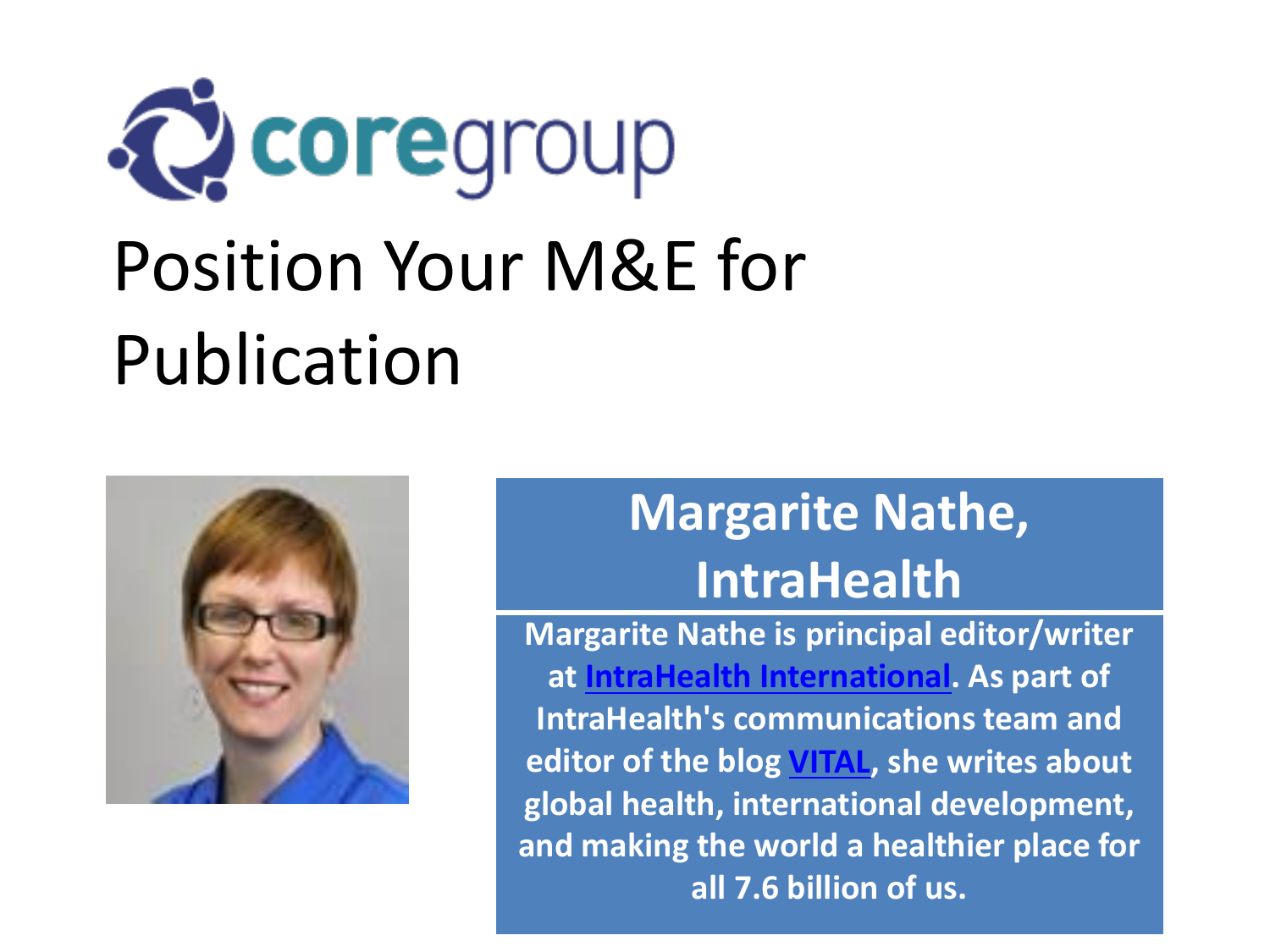### **Alternative outlets**

- **Blogs.** These aren't what they used to be—they're better.
- **Local/regional news outlets.** Don't underestimate the power of local.
- **National/international media,**  particularly those that care about the same things you do.